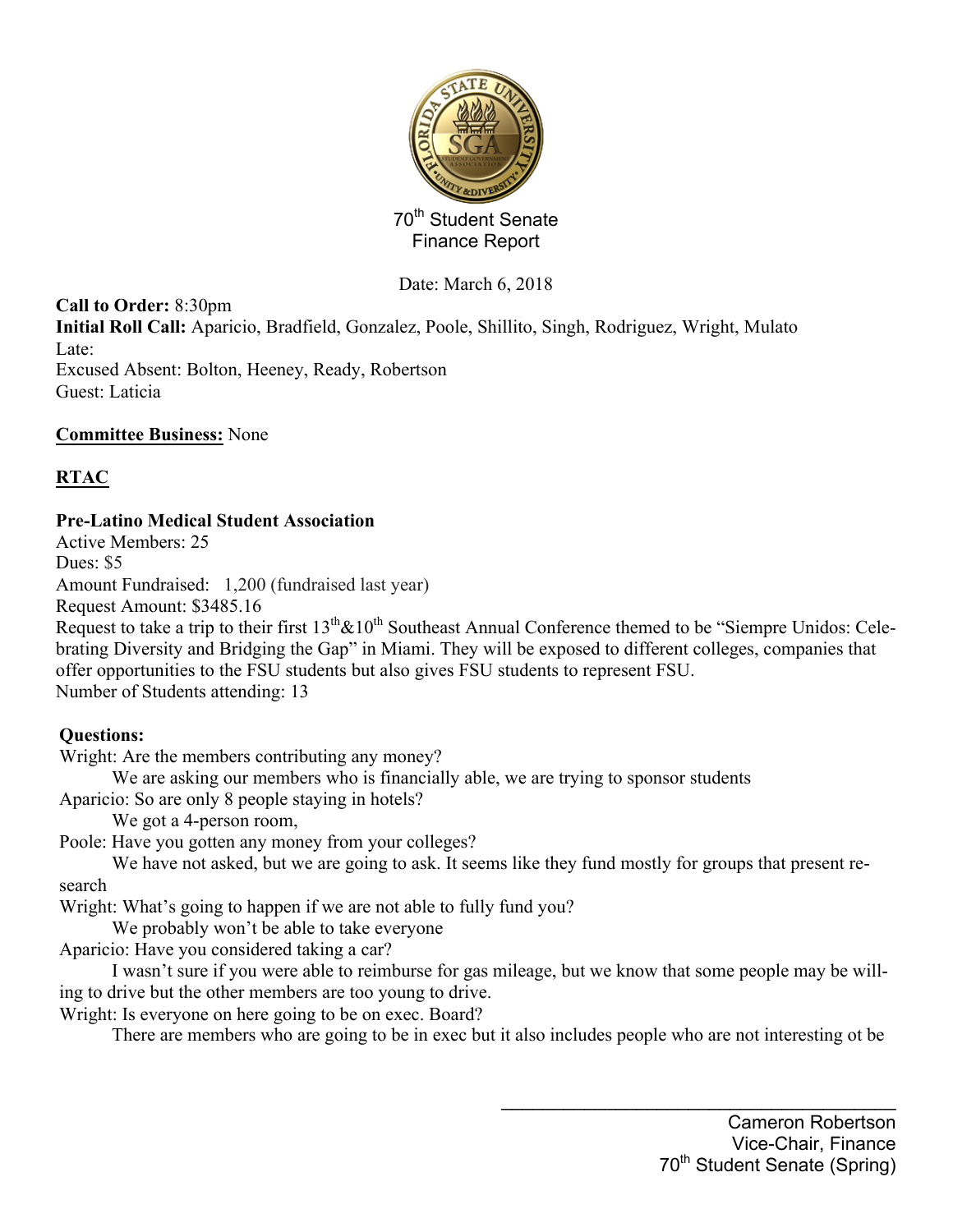

in executive. Poole: Can I apply if I wanted? Yes, there are activity "points" that we look at to see who is more active. Wright: Is everyone on this list members that wanted to go and active? So we opened the application up to everyone Wright: Is this your final roster? No, this list is of people who showed interest

# **RTAC's Decision:** \$715 RTAC gave them half of the registration

#### **Finance Decision: \$715**

Vote Yes: Unanimous Vote No: Abstain:

#### **Big Sister, Little Sister**

They're a mentoring program on and off campus, they go out to high schools, like Godby, and mentor the girls by helping prepare them for College. We also visit the Kearney Center, and help make care packages. Fairly new organization, they have been here for 3 years and this year they decided to establish an annual service trip.

Looking for funding for the Service Trip to New Orleans on April  $6<sup>th</sup>-8<sup>th</sup>$ Requesting: \$3,400 for the total amount of the charter bus

### **Questions:**

Shillito: I know you said you went on a trip last trip? If so, were you funded by SGA?

Yes, SGA fully covered our transportation

Aparicio: Did you guys get funding from the Fall?

No

Wright: How many members do you have in total?

55 members

Wright: So you guys know for sure that all 55 members want to go?

We put in 55 because that gives all the members the chance to go, and we are also opening the application to the public and that would leave space for them.

Bradfield: Did you already reach out to the centers in Louisiana?

Yes, we are ready to go.

 $\mathcal{L}_\text{max}$  , and the set of the set of the set of the set of the set of the set of the set of the set of the set of the set of the set of the set of the set of the set of the set of the set of the set of the set of the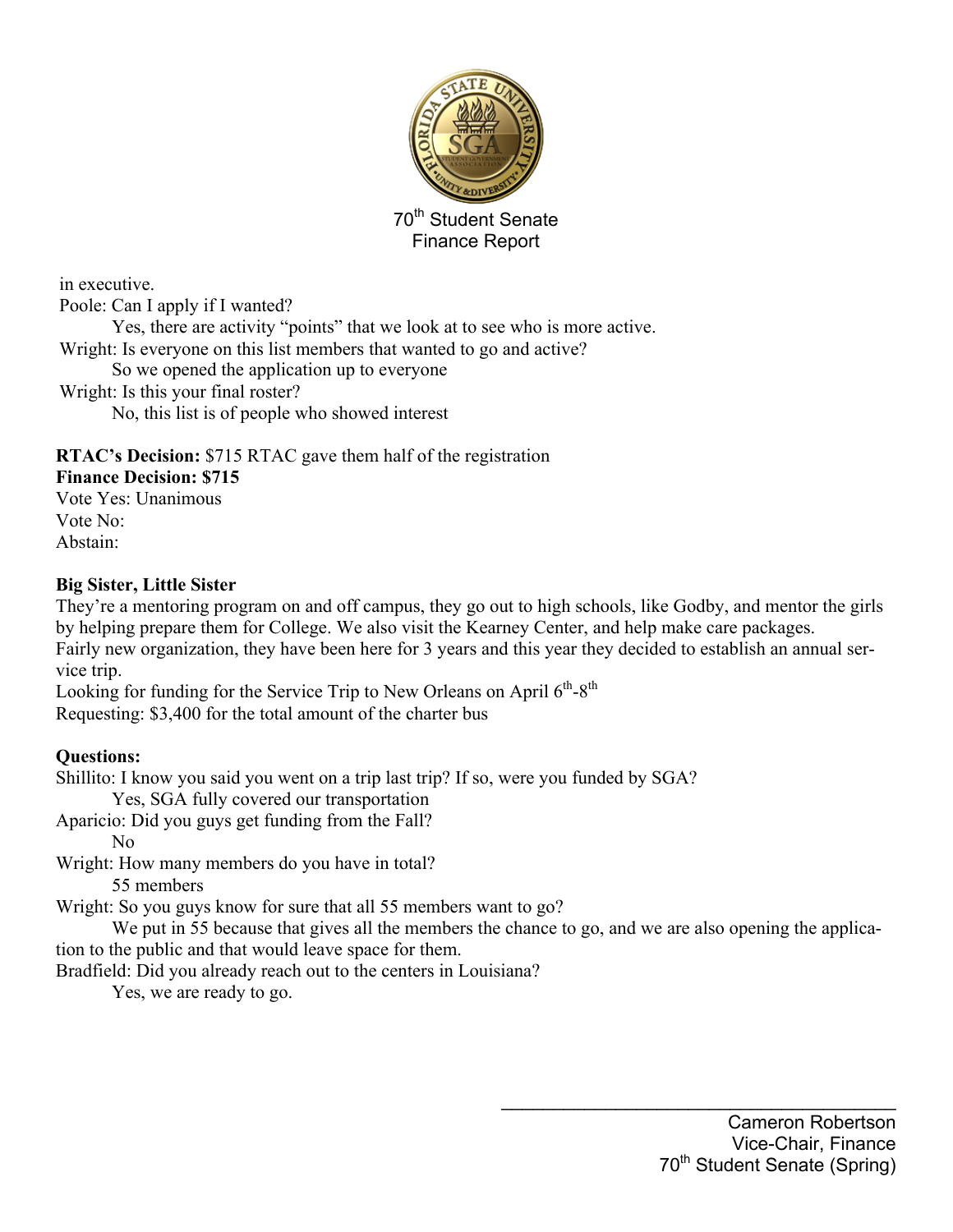

**RTAC's Decision:** \$950 **Finance Decision: \$800** to leave the students to pay around \$67 out of pocket Vote Yes: Rodriguez, Aparicio, Robertson, Bradfield, Mulato Vote No: Wright, Shillito, Sing, Gonzalez Abstain:

#### **American Society of Mechanical Engineers**

Asking for gas money and registration to compete in the competition Asking for 1700 **Questions:**  Aparicio: Can you break down your numbers for me more? All members are undergrads, right? Rodriguez: Is there a reason you're renting a car rather than driving personal cars? **RTAC Decision:** \$700 **Finance Decision:** \$800 Vote Yes: Aparicio, Bradfield, Shillito, Singh, Robertson, Rodriguez, Wright, Mulato Vote No: Abstain: Gonzalez

### **PAC**

#### **Pre-Latino Medical Student Association**

Program for undergraduates which provides support and guidance to Latino pre-medical students at FSU and those interested in serving the Latino community. Request Amount: \$114.13 25 members, \$5 paying due members Fundraising money for their RSO trip to Miami **Questions: - Decision of PAC: \$96 based on Seminole Pie quotes Finance Decision: \$96, keep PAC's decision** Vote Yes: Unanimous Vote No: Abstain:

 $\mathcal{L}_\text{max}$  , and the set of the set of the set of the set of the set of the set of the set of the set of the set of the set of the set of the set of the set of the set of the set of the set of the set of the set of the